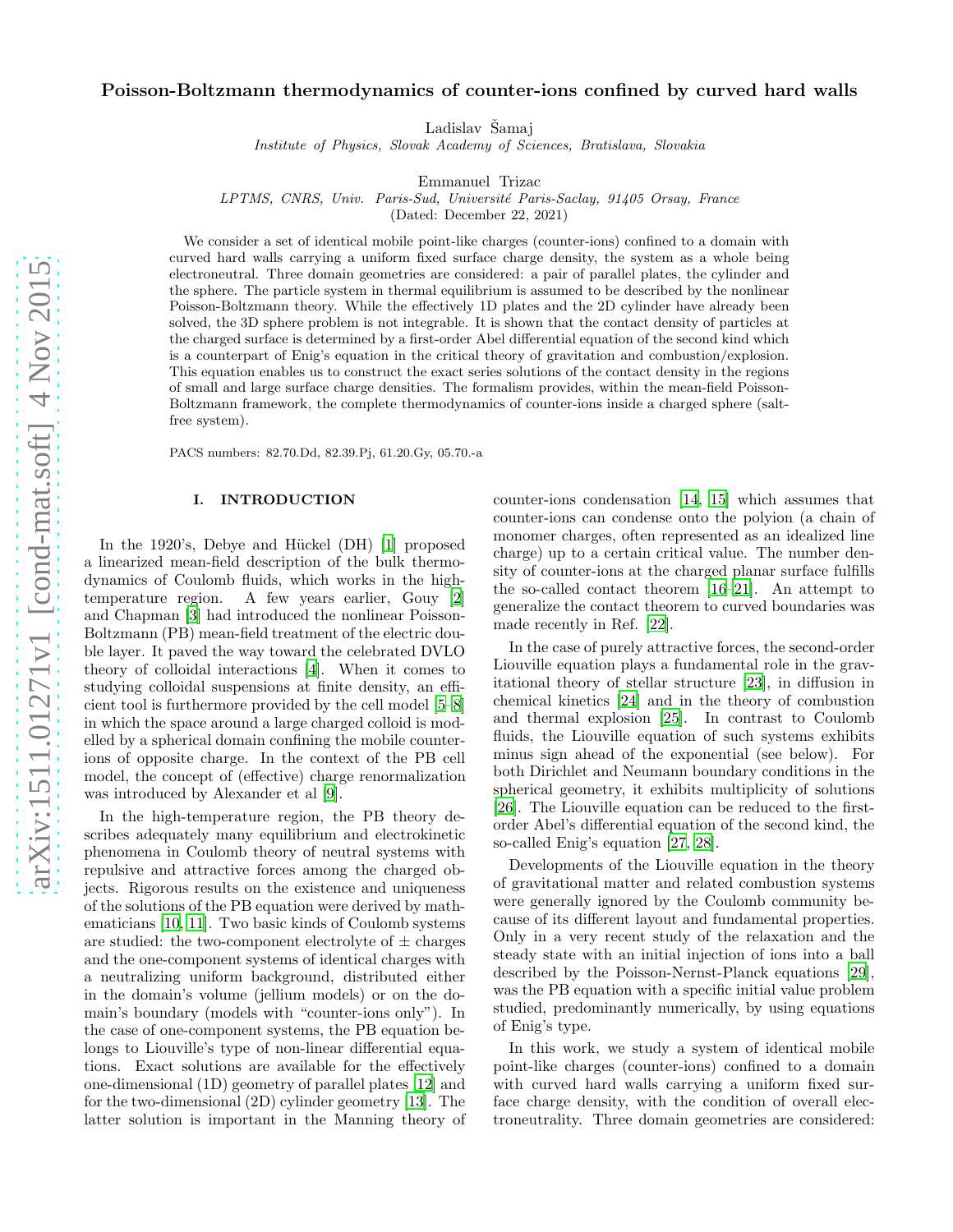a pair of parallel plates, the cylinder and the sphere. The particles are in thermal equilibrium, and the nonlinear Poisson-Boltzmann theory rules the mean potential, with appropriate boundary conditions. While the effectively 1D parallel plates and the 2D cylinder have already been solved, the three-dimensional (3D) sphere problem has not. The contact density of particles at the charged surface is shown to be determined by a first-order Abel differential equation of the second kind, which is a counterpart of Enig's equation. This equation enables us to construct the exact series expansions of the contact density in the regions of small and large surface charge densities. The formalism provides the complete thermodynamics of counter-ions inside the sphere with charged boundaries, within the PB framework.

The article is organized as follows. In Sec. [II,](#page-1-0) we introduce the models studied and the PB formalism. Sec. [III](#page-3-0) brings an analysis of the solvable 1D parallel plates and the 2D cylindrical geometry. Sec. [IV](#page-6-0) is devoted to the derivation of the Abel differential equation for a function which determines the contact density of counter-ions at the charged wall. Sec. [V](#page-7-0) deals with the application of the formalism to the spherical geometry, which is not integrable. The Abel equation enables us to construct the exact series expansions of the contact density in the regions of small and large surface charge densities. Specific algebraic operations with the PB equation imply the corresponding series expansions for the internal energy and the free energy. A brief recapitulation and concluding remarks are given in Sec. [VI.](#page-8-0)

We emphasize that the geometries considered here for the cylindrical and spherical cases are somewhat simplified as compared to the widely used cell model for colloids. In the latter case indeed, a rod-like or spherical charged macromolecule is placed at the center of a concentric Wigner-Seitz cell [\[8,](#page-9-5) [13](#page-9-10)], assumed to bear a vanishing charge. The PB problem should thus be solved between two concentric bodies. Here, the inner body is absent. The present case thus applies to confined situations, such as ions in a charged nanotube or pore [\[30,](#page-9-23) [31](#page-9-24)] or in a charged spherical capsule [\[32](#page-9-25)].

# <span id="page-1-0"></span>II. POISSON-BOLTZMANN FORMALISM

# A. Studied models

We consider a system of  $N$  identical point-like particles of charge  $-e$  (say e is the elementary charge) immersed in a solvent which is considered as a medium of uniform dielectric permittivity  $\varepsilon$  (in Gauss units). The particles are confined to a 3D domain by hard walls. For simplicity, the dielectric permittivity of the walls  $\varepsilon'$  is the same as that of the solvent,  $\varepsilon' = \varepsilon$ , so the electrostatic image charges are absent. The 2D domain surface carries a uniform surface charge density  $\sigma e$ ,  $\sigma > 0$  having dimension [length]<sup>-2</sup>. The system as a whole is electroneutral. Since the charge of particles is opposite to the surface charge density, they are coined as "counter-ions". We consider three types of confining domain: two parallel plates forming a slab, the cylinder and the sphere.

The particles interact pair-wisely via the 3D Coulomb potential  $v(\mathbf{r}) = 1/(\varepsilon r)$   $(r \equiv |\mathbf{r}|)$ . It is the solution of the 3D Poisson equation

<span id="page-1-3"></span>
$$
\Delta v(\mathbf{r}) = -\frac{4\pi}{\varepsilon} \delta(\mathbf{r}),\tag{1}
$$

where  $\delta$  is the Dirac delta function. The particle system is in thermal equilibrium at the inverse temperature  $\beta =$  $1/(k_{\text{B}}T)$ , where  $k_{\text{B}}$  is the Boltzmann constant. It is useful to introduce the so-called Bjerrum length

$$
\ell_{\rm B} \equiv \frac{\beta e^2}{\varepsilon},\tag{2}
$$

i.e. the distance at which two elementary charges in a solvent of dielectric permittivity  $\varepsilon$  interact with thermal energy kT. Denoting by  $\langle \cdots \rangle$  the statistical average over the canonical ensemble, the particle number density  $n(\mathbf{r})$ and the charge density  $\rho(\mathbf{r})$  at point **r** are defined by

$$
n(\mathbf{r}) = \left\langle \sum_{i=1}^{N} \delta(\mathbf{r} - \mathbf{r}_i) \right\rangle, \qquad \rho(\mathbf{r}) = -en(\mathbf{r}). \quad (3)
$$

For a given profile of the charge density  $\rho(\mathbf{r})$ , the averaged electric potential  $\psi(\mathbf{r})$  is given by the Poisson equation

<span id="page-1-2"></span>
$$
\Delta\psi(\mathbf{r}) = -\frac{4\pi}{\varepsilon}\rho(\mathbf{r}).\tag{4}
$$

For every geometry, the condition of overall electroneutrality is equivalent to specific Neumann boundary conditions (BCs) for the derivatives of  $\psi(\mathbf{r})$ .

• Parallel plates: We consider that particles are confined to the space between two infinite parallel plates at distance R. The 2D surface at  $r = 0$  is not charged, the other one at  $r = R$  is charged by the uniform surface charge density  $\sigma e$ . For this effectively 1D geometry, the Laplacian  $\Delta \to d^2/dr^2$ and the Poisson equation takes the form

$$
\frac{\mathrm{d}^2\psi(r)}{\mathrm{d}r^2} = -\frac{4\pi}{\varepsilon}\rho(r). \tag{5}
$$

Integrating this equation over  $r$  from 0 to  $R$ , we obtain

$$
\psi'(R) - \psi'(0) = -\frac{4\pi}{\varepsilon} \int_0^R dr \,\rho(r). \tag{6}
$$

The surface at  $r = 0$  is not charged which implies  $\psi'(0) = 0$ . The derivative of the electric potential at the charged surface is determined by the electroneutrality condition  $\int_0^R dr \,\rho(r) + \sigma e = 0$ . We conclude that

<span id="page-1-1"></span>
$$
\psi'(0) = 0, \qquad \psi'(R) = \frac{4\pi\sigma e}{\varepsilon}.
$$
 (7)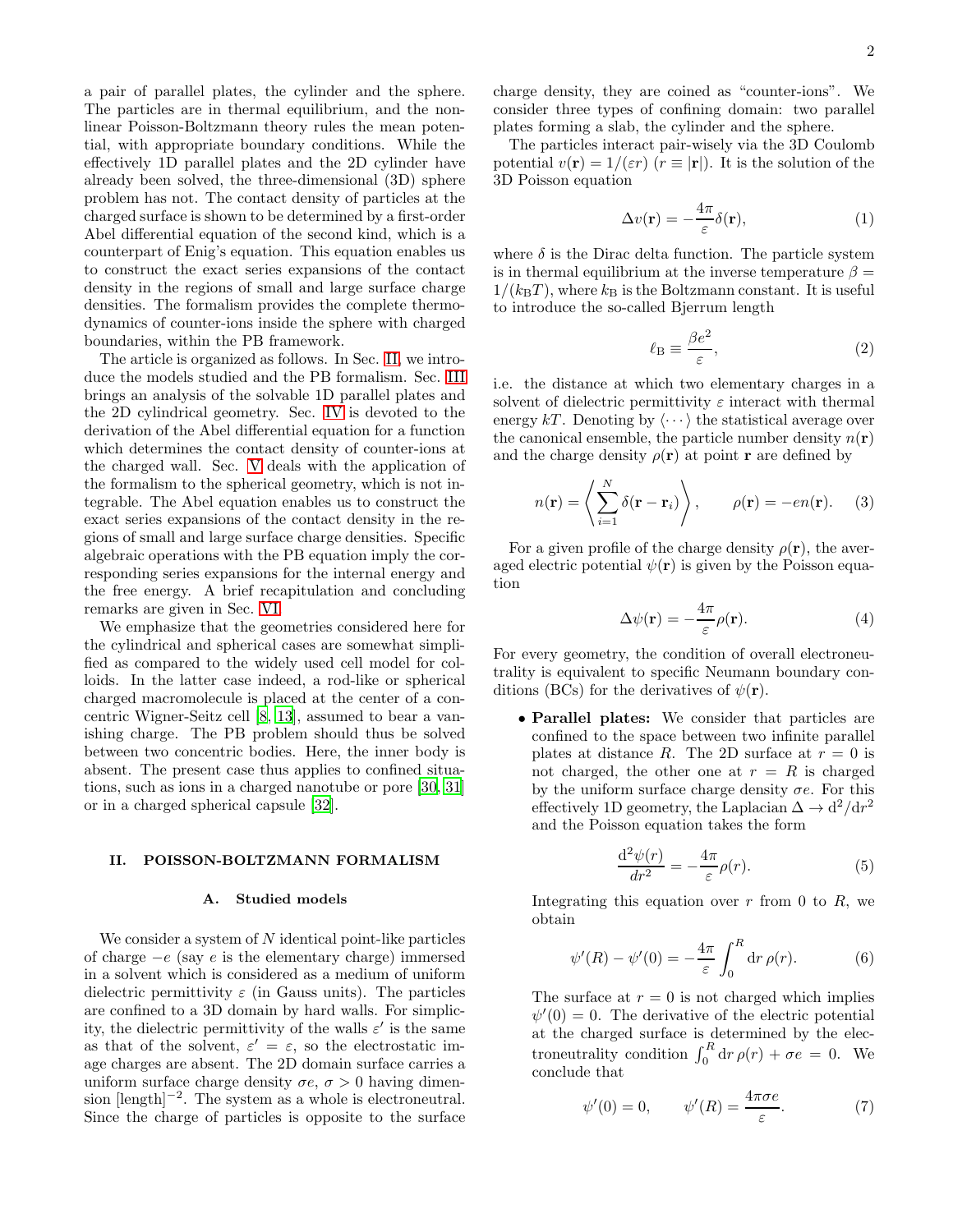• Cylindrical geometry: The next geometry corresponds to an infinitely long cylinder with radius R, whose surface carries the linear charge density  $\lambda e$  (dimension of  $\lambda$  is [length]<sup>-1</sup>) along the cylinder axis;  $\lambda e$  is expressible in terms of the surface charge density  $\sigma e$  as follows

<span id="page-2-0"></span>
$$
\lambda e = 2\pi R \,\sigma e. \tag{8}
$$

Let us consider a plane perpendicular to the cylinder axis and denote by  $r (0 \leq r \leq R)$  the radial distance from this axis. Because of the circular symmetry of the problem, the Laplacian takes the form

$$
\Delta \to \frac{1}{r} \frac{d}{dr} \left( r \frac{d}{dr} \right) = \frac{d^2}{dr^2} + \frac{1}{r} \frac{d}{dr}.
$$
 (9)

The electroneutrality condition  $\int_0^R dr 2\pi r \rho(r)$  +  $\lambda e = 0$ , when combined with the Poisson equation

$$
\frac{1}{r}\frac{\mathrm{d}}{\mathrm{d}r}\left(r\frac{\mathrm{d}\psi(r)}{\mathrm{d}r}\right) = -\frac{4\pi}{\varepsilon}\rho(r),\tag{10}
$$

is equivalent to the BCs

$$
\lim_{r \to 0} r\psi'(r) = 0, \qquad R\psi'(R) = \frac{2\lambda e}{\varepsilon}.
$$
 (11)

With regard to the relation [\(8\)](#page-2-0) between  $\lambda$  and  $\sigma$ , the previous planar BC [\(7\)](#page-1-1) for  $\psi'(R)$  is recovered.

• Spherical geometry: We consider a sphere of radius R whose center is localized at the origin 0. The sphere surface carries the charge density Ze (the valence  $Z$  has dimension  $[\text{length}]^0$ ) where

<span id="page-2-1"></span>
$$
Z = 4\pi\sigma R^2. \tag{12}
$$

Because of the radial symmetry of the problem, the Laplacian reads as

$$
\Delta \to \frac{1}{r^2} \frac{d}{dr} \left( r^2 \frac{d}{dr} \right) = \frac{d^2}{dr^2} + \frac{2}{r} \frac{d}{dr}.
$$
 (13)

The electroneutrality condition  $\int_0^R dr \, 4\pi r^2 \rho(r)$  +  $Ze = 0$ , when combined with the Poisson equation

$$
\frac{1}{r^2}\frac{\mathrm{d}}{\mathrm{d}r}\left(r^2\frac{\mathrm{d}\psi(r)}{\mathrm{d}r}\right) = -\frac{4\pi}{\varepsilon}\rho(r),\tag{14}
$$

is equivalent to the BCs

$$
\lim_{r \to 0} r^2 \psi'(r) = 0, \qquad R^2 \psi'(R) = \frac{Ze}{\varepsilon}.
$$
 (15)

The relation between Z and  $\sigma$  [\(12\)](#page-2-1) implies again the previous planar BC [\(7\)](#page-1-1) for  $\psi'(\hat{R})$ .

# B. The PB equation

In the high-temperature limit and/or in the regions where the electrostatic potential is small, the statistical mechanics of our model is reasonably described by the PB approximation based on the mean-field assumption that the density of particles at point r is proportional to the Boltzmann factor taken with the energy  $-e\psi(\mathbf{r})$  of the charge  $-e$  in the mean electric potential  $\psi(\mathbf{r})$ , i.e.

$$
n(\mathbf{r}) = n_0 \exp \left[ \beta e \psi(\mathbf{r}) \right],\tag{16}
$$

where  $n_0$  is a normalization factor. Inserting this as-sumption into the Poisson equation [\(4\)](#page-1-2) with  $\rho(\mathbf{r})$  =  $-en(\mathbf{r})$ , we get in terms of the reduced (dimensionless) potential  $\phi(\mathbf{r}) \equiv \beta e \psi(\mathbf{r})$ 

<span id="page-2-2"></span>
$$
\Delta\phi(\mathbf{r}) = 4\pi\ell_{\mathrm{B}}n_0 e^{\phi(\mathbf{r})}.\tag{17}
$$

Instead of the normalization factor  $n_0$ , we make use of the dimensionless quantity z via  $4\pi\ell_{\rm B}n_0 = z/R^2$ . We also introduce the geometry parameter  $\alpha$ , which is equal to: 0 for the planar case, 1 for the cylindrical geometry and 2 for the spherical geometry. Then Eq. [\(17\)](#page-2-2) can be written as

<span id="page-2-3"></span>
$$
\frac{\mathrm{d}^2 \phi(r)}{\mathrm{d}r^2} + \frac{\alpha}{r} \frac{\mathrm{d}\phi(r)}{\mathrm{d}r} = \frac{z}{R^2} e^{\phi(r)}.\tag{18}
$$

The BCs for the reduced electric potential read

<span id="page-2-5"></span>
$$
\lim_{r \to 0} r^{\alpha} \phi'(r) = 0, \qquad R\phi'(R) = \eta, \tag{19}
$$

where we introduced the dimensionless charge

$$
\eta = 4\pi \ell_{\rm B} \sigma R. \tag{20}
$$

The profile of the particle number density is expressible as

$$
n(r) = \frac{z}{4\pi\ell_{\mathrm{B}}R^2} e^{\phi(r)}.
$$
\n
$$
(21)
$$

There is a gauge freedom in the PB equation [\(18\)](#page-2-3): the potential  $\phi(r)$  is determined up to a constant, which trivially renormalizes z. We make the choice

$$
\phi(R) = 0,\tag{22}
$$

which is merely dictated by convenience. All choices lead to equivalent descriptions (i.e. identical oservables such as densities). Once a gauge has been chosen, for all three  $\alpha = 0, 1, 2$  geometries, the relation  $z(\eta)$  between the dimensionless parameters  $z$  and  $\eta$  is fixed uniquely. Note that in order to simplify the notation, we omit the dependence of  $z(\eta)$  on the geometry parameter  $\alpha$ . Having this relation available explicitly, the contact number density at the charged wall is given by

<span id="page-2-4"></span>
$$
n(R) = \frac{z(\eta)}{4\pi\ell_{\rm B}R^2}.\tag{23}
$$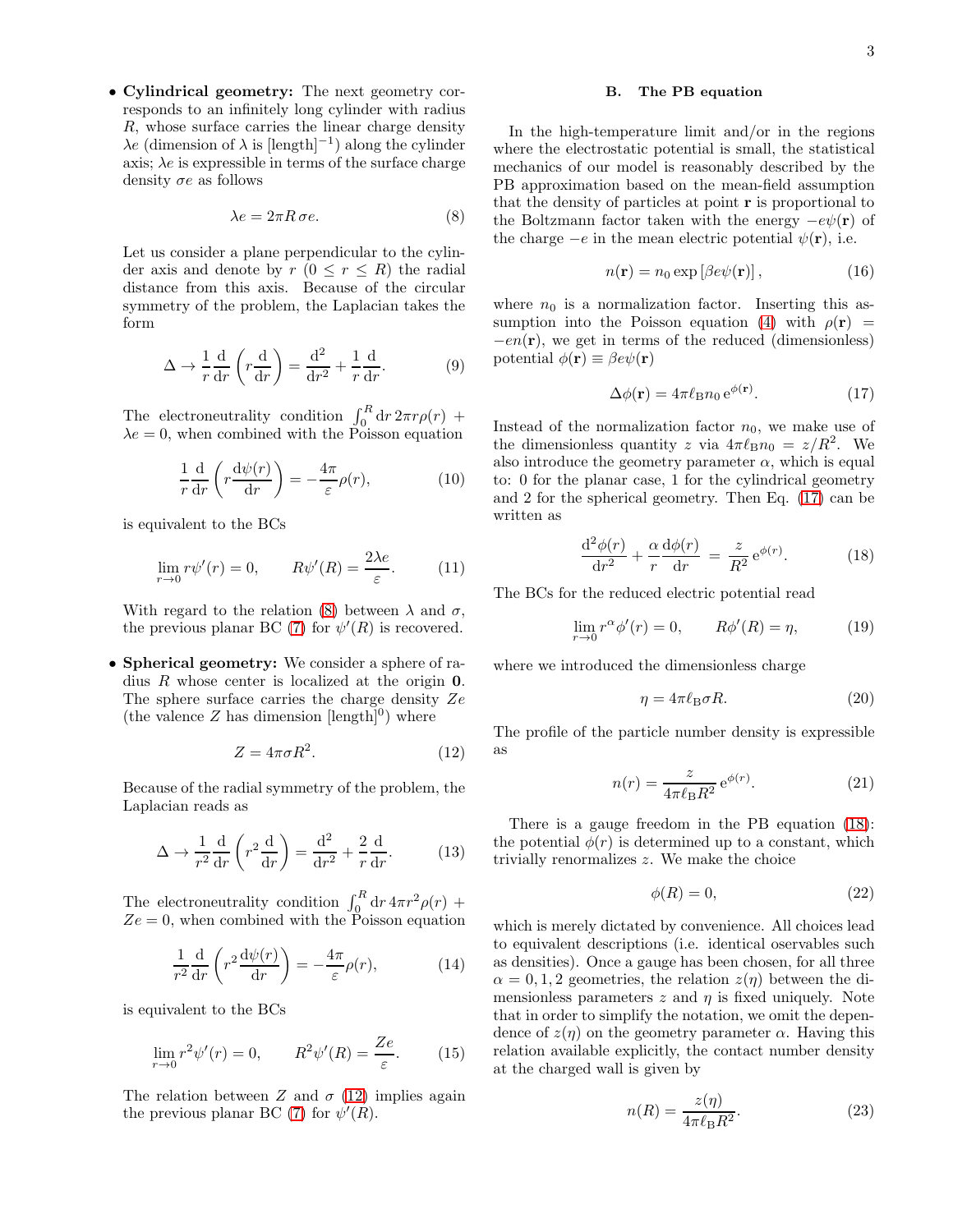It will be shown later that for the spherical  $\alpha = 2$  geometry, the crucial function  $z(\eta)$  determines not only the contact particle number density, but also the complete thermodynamics of the counter-ion system. We finally emphasize that upon replacing  $z$  by its expression  $(23)$ , then the relations  $z(\eta)$  to be reported are fully gaugeinvariant.

The special case  $\eta = 0$  corresponds to  $\sigma = 0$ , i.e. there are no particles in the domain. Consequently, we must have

$$
z(\eta = 0) = 0.\t(24)
$$

# <span id="page-3-0"></span>III. EXACT SOLUTIONS

We now present the exact solutions of the PB equation for counter-ions between parallel plates (see also [\[12](#page-9-9)]) and in the cylinder (see also [\[13](#page-9-10)]). The way in which these exact solutions are formulated and derived will impinge on the treatment of the spherical geometry.

## A. Parallel plates

For two parallel plates at  $r = 0$  and  $r = R$ , the  $\alpha = 0$ PB equation

<span id="page-3-3"></span>
$$
\frac{\mathrm{d}^2 \phi(r)}{\mathrm{d}r^2} = \frac{z}{R^2} \mathrm{e}^{\phi(r)},\tag{25}
$$

multiplied by  $\phi'(r)$ , can be integrated:

<span id="page-3-1"></span>
$$
\frac{1}{2} [\phi'(r)]^2 = \frac{z}{R^2} \left[ e^{\phi(r)} - c \right].
$$
 (26)

The integration constant  $c$  is determined by the BC [\(19\)](#page-2-5) at  $r = 0$ :  $c = \exp[\phi(0)]$ . Taking into account that  $\phi'(r) \geq$ 0, Eq. [\(26\)](#page-3-1) is solved by the method of the separation of variables, with the result

<span id="page-3-7"></span>
$$
\phi(r) = \ln c - 2\ln \cos\left(\sqrt{\frac{cz}{2}}\frac{r}{R}\right). \tag{27}
$$

The BC [\(19\)](#page-2-5) at  $r = R$  implies that

$$
\eta = \sqrt{2cz} \tan\left(\sqrt{\frac{cz}{2}}\right). \tag{28}
$$

Fixing the gauge  $\phi(R) = 0$  leads to the condition

$$
c = \cos^2\left(\sqrt{\frac{cz}{2}}\right) = 1 - \frac{\eta^2}{2z}.\tag{29}
$$

Finally, we arrive at the implicit relation between z and η:

<span id="page-3-2"></span>
$$
\eta = \sqrt{2z} \sin\left(\sqrt{\frac{z}{2} - \frac{\eta^2}{4}}\right). \tag{30}
$$

Eq. [\(30\)](#page-3-2) provides the explicit forms of the series expansions of  $z(\eta)$  for small values of  $\eta$  (small surface charge density and/or distance between the plates) and large  $\eta$  (large surface charge density and/or distance between the plates).

• The small- $\eta$  series expansion turns out to be analytic and reads

<span id="page-3-4"></span>
$$
z = \eta + \frac{\eta^2}{3} + \frac{\eta^3}{45} - \frac{2\eta^4}{945} + \frac{\eta^5}{14175} + \frac{2\eta^6}{93555} - \frac{1082\eta^7}{212837625} + \cdots
$$
 (31)

This expansion holds in the case of weak potentials for which the exponential  $\exp[\phi(r)]$  in the PB equation [\(25\)](#page-3-3) can be systematically expanded in powers of  $\phi(r)$ . The leading term in  $\eta$  corresponds to the Debye-Hückel (DH) approximation which arises from the lowest-order expansion  $\exp[\phi(r)] \sim 1$ . The next term  $\eta^2/3$  has its origin in the series expansion of the exponential up to the term  $\phi(r)/1!$ , and so on. In the Appendix, we derive the first two terms of the small- $\eta$  expansion of z for all three  $\alpha = 0, 1, 2$ geometries. For  $\alpha = 0$ , the obtained result [\(A.8\)](#page-9-26) agrees with the expansion [\(31\)](#page-3-4).

• The large- $\eta$  series expansion is more delicate. In the limit  $\eta \to \infty$ , we find that  $cz = \pi^2/2$ . Since  $cz = z - \eta^2/2$ , the first two expansion terms read as  $z = \frac{\eta^2}{2} + \frac{\pi^2}{2}$ . We can proceed further to obtain the non-analytic expansion

<span id="page-3-6"></span>
$$
z = \frac{\eta^2}{2} + \frac{\pi^2}{2} - \frac{2\pi^2}{\eta} + \frac{6\pi^2}{\eta^2} - \frac{2\pi^2(24 - \pi^2)}{3\eta^3} - \frac{20\pi^2(\pi^2 - 6)}{3\eta^4} + \cdots
$$
 (32)

This expansion was derived using the fact that  $cz$ goes to its asymptotic value  $\pi^2/2$  from below. The leading term  $\eta^2/2$  is expected, since for asymptotically large distances between the plates, the density of particles at the single charged planar wall is fixed by the contact theorem [\[16](#page-9-13)[–21\]](#page-9-14) to the value

$$
\lim_{R \to \infty} n(R) = 2\pi \ell_{\text{B}} \sigma^2 = \frac{\eta^2/2}{4\pi \ell_{\text{B}} R^2}.
$$
 (33)

In view of the formula for the contact density [\(23\)](#page-2-4), this means that  $z \sim \eta^2/2$ . As we shall see, the same leading term  $z \sim \eta^2/2$  is present for all three  $\alpha = 0, 1, 2$  geometries. Indeed,  $\eta \to \infty$  can be envisioned as the planar limit of zero surface curvature, where furthermore the inter-plate distance is divergent.

Differentiating both sides of [\(30\)](#page-3-2) with respect to  $\eta$ , it is straightforward to derive the first-order nonlinear differential equation for the function  $z(\eta)$ :

<span id="page-3-5"></span>
$$
\frac{\mathrm{d}z}{\mathrm{d}\eta} = \frac{(2+\eta)z}{z+\eta}, \qquad z(\eta = 0) = 0. \tag{34}
$$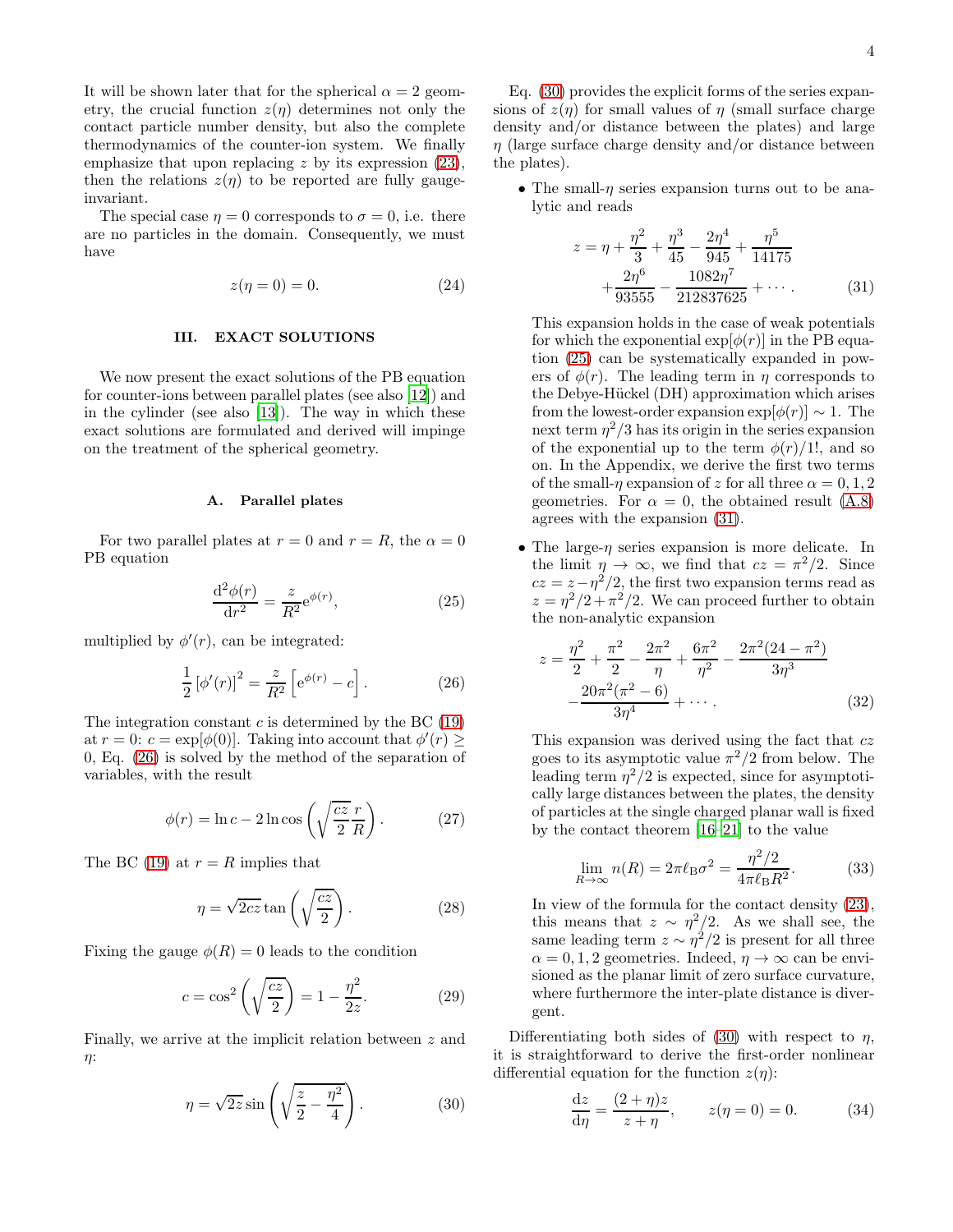This equation is of Abel's type and belongs to integrable differential equations (see e.g. [\[33\]](#page-9-27)). The small- $\eta$  series expansion of  $z(31)$  $z(31)$  can be derived trivially from  $(34)$ . On the other hand, the large- $\eta$  expansion of z [\(32\)](#page-3-6) is determined by [\(34\)](#page-3-5), up to the constant term  $\pi^2/2$ . The point is that the BC  $z(\eta = 0) = 0$  complements the dif-ferential equation [\(34\)](#page-3-5) in the region of small  $\eta$ 's, while for large  $\eta$ 's, an integration constant is missing. Would the analytical solution not be available, the missing constant term  $\pi^2/2$  could be deduced with a high precision e.g. by solving the differential equation [\(34\)](#page-3-5) numerically, going from small to large  $\eta$ 's, and then subtracting the known leading large- $\eta$  term  $\eta^2/2$ .

The contact theorem for the particle densities at planar plates, when applied to our model, states that

$$
n(0) = \beta P, \qquad n(R) - n(0) = 2\pi \ell_{\rm B} \sigma^2, \qquad (35)
$$

where  $P$  is the pressure. The explicit results

$$
n(0) = \frac{1}{4\pi\ell_{\rm B}R^2} \left(z - \frac{\eta^2}{2}\right), \qquad n(R) = \frac{z}{4\pi\ell_{\rm B}R^2} \quad (36)
$$

agree with the value of the density difference and set

$$
\beta P = \frac{1}{4\pi \ell_{\rm B} R^2} \left( z - \frac{\eta^2}{2} \right). \tag{37}
$$

For small  $\eta$ ,  $\beta P$  admits the series expansion

$$
\beta P = \frac{1}{4\pi \ell_{\rm B} R^2} \left( \eta - \frac{\eta^2}{6} + \frac{\eta^3}{45} - \frac{2\eta^4}{945} + \cdots \right). \tag{38}
$$

For  $R \to 0$ ,  $\beta P$  diverges as  $\sigma/R$ . In addition, the large- $\eta$ expansion of the pressure reads as

$$
\beta P = \frac{1}{4\pi \ell_{\rm B} R^2} \left( \frac{\pi^2}{2} - \frac{2\pi^2}{\eta} + \frac{6\pi^2}{\eta^2} + \cdots \right). \tag{39}
$$

In the limit  $R \to \infty$ ,  $\beta P$  goes to 0 like  $\pi/(8\ell_{\rm B}R^2)$ , a universal expression independent of the bare surface charge density. This is an illustration of the saturation phenomenon [\[34\]](#page-9-28), central to the physics of effective charges in colloidal suspensions [\[35](#page-9-29)].

The internal energy  $U$  of the interacting charges is contained in the electric field as follows

$$
\frac{\beta U}{\Sigma} = \frac{\beta \varepsilon}{8\pi} \int_0^R dr \, [\psi'(r)]^2 = \frac{1}{8\pi \ell_B} \int_0^R dr \, [\phi'(r)]^2, \quad (40)
$$

where  $\Sigma$  is the (infinite) surface of either of the walls. Analogously, we have [\[36\]](#page-9-30)

$$
\frac{\beta U}{\Sigma} = \frac{1}{2} \int_0^R dr \left[ \sigma e \delta(r - R) - e n(r) \right] \beta \psi(r)
$$

$$
= -\frac{1}{2} \int_0^R dr \, n(r) \phi(r). \tag{41}
$$

Using the result [\(27\)](#page-3-7) and the fact that the particle number  $N = \sigma \Sigma$ , we obtain

$$
\frac{\beta U}{N} = 1 - \frac{1}{\eta} \left( z - \frac{\eta^2}{2} \right). \tag{42}
$$

To obtain the free energy  $F = U - TS$  with S being the entropy, we use the PB expression [\[36](#page-9-30)]

$$
\frac{S}{\Sigma} = -k_{\rm B} \int_0^R dr \, n(r) \left\{ \ln \left[ \Lambda^3 n(r) \right] - 1 \right\},\tag{43}
$$

where  $\Lambda$  is the thermal de Broglie wavelength. Simple algebra leads to

$$
-\frac{\beta(TS)}{N} = -2\frac{\beta U}{N} + \ln \Lambda^3 - 1 + \ln\left(\frac{z}{4\pi\ell_{\rm B}R^2}\right). \tag{44}
$$

This formula implies that within the PB approximation

$$
\frac{\beta F}{N} = -\frac{\beta U}{N} + \ln \Lambda^3 - 1 + \ln \left( \frac{z}{4\pi \ell_{\rm B} R^2} \right). \tag{45}
$$

For the ideal non-interacting gas system of volume  $\Sigma R$ , the free energy  $F<sup>id</sup>$  is given by

$$
\beta F^{\text{id}} = \ln \left( N! \Lambda^{3N} \right) - N \ln(\Sigma R). \tag{46}
$$

The excess (i.e. over ideal) free energy is defined as  $F^{\text{ex}} \equiv$  $F - F^{\text{id}}$ . Using Stirling's formula for  $\ln(N!)$  and taking the thermodynamic limit  $N \to \infty$ , we arrive at

$$
\frac{\beta F^{\text{ex}}}{N} = \frac{1}{\eta} \left( z - \frac{\eta^2}{2} \right) - 1 + \ln \left( \frac{z}{\eta} \right). \tag{47}
$$

It is easy to verify that the thermodynamic relation

$$
\beta P = -\frac{\partial}{\partial R} \left( \frac{\beta F}{\Sigma} \right) \tag{48}
$$

holds. For small  $\eta$ , the excess free energy exhibits the analytic expansion

$$
\frac{\beta F^{\text{ex}}}{N} = \frac{\eta}{6} - \frac{\eta^2}{90} + \frac{2\eta^3}{2835} - \frac{\eta^4}{56700} - \frac{2\eta^5}{467775} + \cdots \tag{49}
$$

Note that  $F^{\text{ex}}$  vanishes in the non-interacting limit  $\eta \to$ 0, as it should be. In the large- $\eta$  region, the expansion of the excess free energy reads as

$$
\frac{\beta F^{\text{ex}}}{N} = \ln \eta - (1 + \ln 2) + \frac{\pi^2}{2\eta} - \frac{\pi^2}{\eta^2} + \frac{2\pi^2}{\eta^3} + \cdots. (50)
$$

#### B. Cylindrical geometry

The PB equation for the  $\alpha = 1$  cylindrical geometry

$$
\frac{\mathrm{d}^2 \phi(r)}{\mathrm{d}r^2} + \frac{1}{r} \frac{\mathrm{d}\phi(r)}{\mathrm{d}r} = \frac{z}{R^2} \mathrm{e}^{\phi(r)},\tag{51}
$$

complemented by the BC  $\lim_{r\to 0} r\phi'(r) = 0$ , provides the solution

$$
\phi(r) = -2\ln(b^2 - r^2) + \ln(8b^2) - \ln\left(\frac{z}{R^2}\right). \tag{52}
$$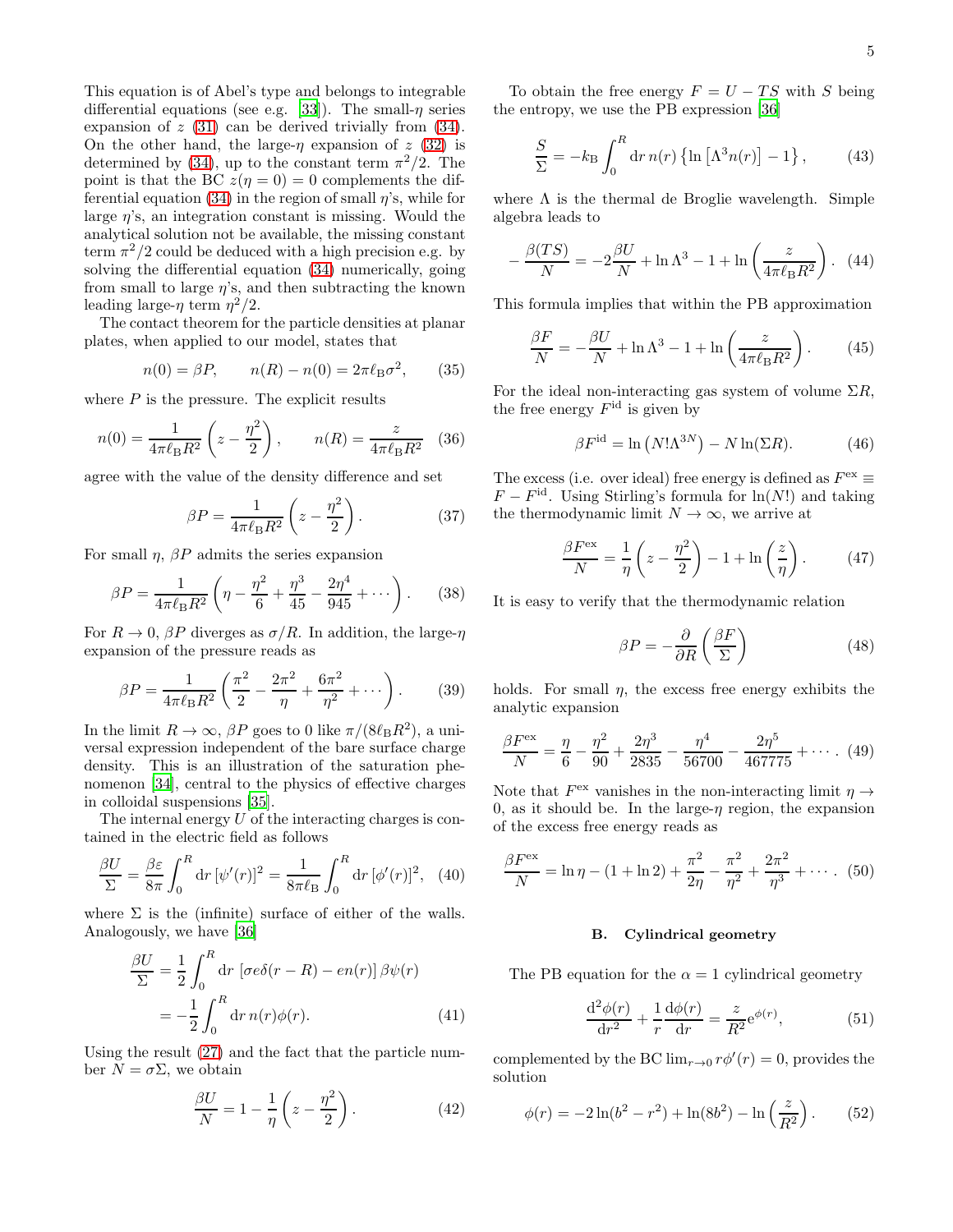The parameter b is determined by the BC  $R\phi'(R) = \eta$  as follows

$$
b^2 = R^2 \left( 1 + \frac{4}{\eta} \right). \tag{53}
$$

The gauge  $\phi(R) = 0$  implies the relation between z and  $\eta$  of the simple form

<span id="page-5-1"></span>
$$
z = \frac{\eta^2}{2} + 2\eta. \tag{54}
$$

Both terms are reproduced in the expansion around DH limit, see Eq. [\(A.8\)](#page-9-26) in the Appendix. The particle number density is given by

$$
n(r) = \frac{2b^2}{\pi \ell_{\rm B}} \frac{1}{(b^2 - r^2)^2}.
$$
\n(55)

It is interesting that the function  $z(\eta)$  can be deduced directly from the PB equation, written in the form

<span id="page-5-0"></span>
$$
\frac{\mathrm{d}}{\mathrm{d}r} \left[ r\phi'(r) \right] = \frac{zr}{R^2} \mathrm{e}^{\phi(r)}.
$$
\n(56)

Multiplying this equation by  $r\phi'(r)$  and integrating over  $r$  from 0 to  $R$ , we get

$$
\frac{1}{2} [R\phi'(R)]^2 = \frac{z}{R^2} \int_0^R dr \, r^2 \frac{d}{dr} e^{\phi(r)}\n= \frac{z}{R^2} \left[ R^2 - 2 \int_0^R dr \, r e^{\phi(r)} \right].
$$
\n(57)

Using once more the PB equation [\(56\)](#page-5-0), we arrive at [\(54\)](#page-5-1).

The first-order differential equation following from [\(54\)](#page-5-1) reads

<span id="page-5-5"></span>
$$
\frac{\mathrm{d}z}{\mathrm{d}\eta} = 2 + \eta, \qquad z(\eta = 0) = 0. \tag{58}
$$

It is trivially integrated, and there is thus a single expression  $z(\eta)$  to cover both the regimes of small and large  $\eta$ .

The present geometry is convenient for deriving thermodynamic relations. In order to obtain the internal energy, we invoke a detour, which relies on the fact that the PB mean-field treatment is actually space-dimension independent. This means that the PB formulation for two-dimensional charges or for three-dimensional charges in cylindrical confinement coincide. We thus address momentarily the 2D case, which can be envisioned as dealing with a collection of parallel lines in 3D. The pairwise Coulomb interactions among particles are no longer  $1/(\varepsilon r)$ , but the effective ones given by the 2D version of the generic Poisson Eq. [\(1\)](#page-1-3),  $v(r) = -(2/\varepsilon) \ln r$ . The number of particles per unit length along the cylinder axis

$$
N = \int_0^R dr \, 2\pi r n(r) = 2\pi \sigma R \tag{59}
$$

fulfills the 2D electroneutrality condition,  $\sigma e$  being the line charge density on the disk boundary. The potential induced by the line charge density  $\sigma e$  inside the disc is constant, equal to  $-(2/\varepsilon)Ne\ln R$ . To obtain the internal energy of the Coulomb system, we have to sum the interaction energy of the fixed line charge density with itself,

$$
E_{ss} = \frac{1}{2}Ne\left(-\frac{2}{\varepsilon}Ne\ln R\right) = -\frac{(Ne)^2\ln R}{\varepsilon},\qquad(60)
$$

the interaction energy of the fixed line charge density with particles,

$$
E_{sp} = (-Ne)\left(-\frac{2}{\varepsilon}Ne\ln R\right) = \frac{2(Ne)^2\ln R}{\varepsilon},\qquad(61)
$$

and finally the mean particle-particle interaction energy

<span id="page-5-2"></span>
$$
E_{pp} = \frac{1}{2} \int_0^R d^2r \int_0^R d^2r' n(r) \left( -\frac{2e^2}{\varepsilon} \ln|\mathbf{r} - \mathbf{r}'| \right) n(r'). \tag{62}
$$

The integral can be simplified by using the equality for two points with polar coordinates  $\mathbf{r} = (r, \varphi)$  and  $\mathbf{r}' =$  $(r', \varphi')$ :

$$
-\ln|\mathbf{r} - \mathbf{r}'| = -\ln r_{>} + \sum_{j=1}^{\infty} \frac{1}{j} \left(\frac{r_{<}}{r_{>}}\right)^j \cos j(\varphi' - \varphi), \tag{63}
$$

where  $r_{>} = \max(r, r')$  and  $r_{<} = \min(r, r')$ . The terms with positive  $i$  do not contribute to the integral in  $(62)$ after integration over either angle  $\varphi$  or angle  $\varphi'$ . Taking advantage of the  $(r, r')$  symmetry, we can write

$$
E_{pp} = -\frac{2e^2}{\varepsilon} \int_0^R d^2r \, n(r) \ln r \int_0^r d^2r' \, n(r'). \tag{64}
$$

Evaluating the integral, the total internal energy per unit length along the cylinder axis  $U = E_{ss} + E_{sp} + E_{pp}$  is given by

<span id="page-5-3"></span>
$$
\frac{\beta U}{N} = 1 - \frac{4}{\eta} \ln\left(1 + \frac{\eta}{4}\right). \tag{65}
$$

An alternative way to calculate  $U$  is to use the formula

$$
\beta U = \frac{1}{8\pi\ell_{\rm B}} \int_0^R d^2r \, [\phi'(r)]^2.
$$
 (66)

Computing the integral

$$
\int_0^R dr \, 2\pi r [\phi'(r)]^2 = 32\pi \int_0^R dr \, \frac{r^3}{(b^2 - r^2)^2}
$$

$$
= 8\pi \left[ \frac{\eta}{2} - 2\ln\left(1 + \frac{\eta}{4}\right) \right], \quad (67)
$$

we recover the laboriously derived result [\(65\)](#page-5-3).

With the aid of the same procedure as in the plane geometry, the excess free energy per particle is found to be

<span id="page-5-4"></span>
$$
\frac{\beta F^{\text{ex}}}{N} = -1 + \left(1 + \frac{4}{\eta}\right) \ln\left(1 + \frac{\eta}{4}\right). \tag{68}
$$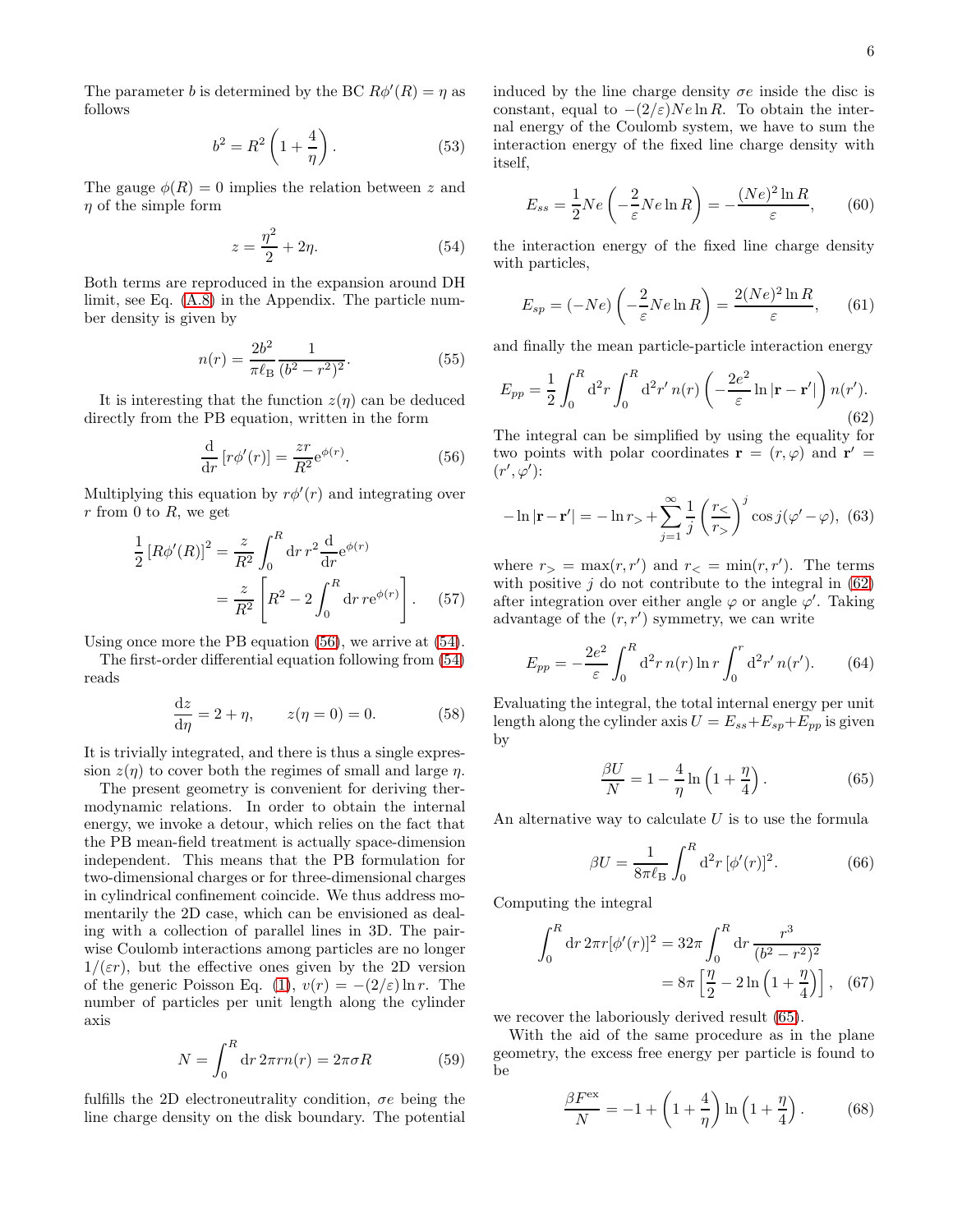The small- $\eta$  expansion of this expression reads as

$$
\frac{\beta F^{\text{ex}}}{N} = \frac{\eta}{8} - \frac{\eta^2}{96} + \frac{\eta^3}{768} - \frac{\eta^4}{5120} + \frac{\eta^5}{30720} + \cdots
$$
 (69)

The large- $\eta$  expansion of [\(68\)](#page-5-4) takes the form

$$
\frac{\beta F^{\text{ex}}}{N} = \ln \eta - (1 + \ln 4) + \frac{4 \ln \eta}{\eta} + \frac{4(1 - \ln 4)}{\eta} + \frac{8}{\eta^2} - \frac{32}{3\eta^3} + \frac{64}{3\eta^4} + \cdots
$$
 (70)

The pressure is not uniquely defined for our curved geometry. In contrast to the standard jellium models in which the neutralizing background charge fills uniformly the domain's volume, our system has the neutralizing surface charge density on the domain boundary. It still suffers from the jellium-like problems when calculating the pressure. According to the standard definition, the pressure is related to the derivative of the free energy with respect to the volume at the fixed number of particles. Changing the volume/surface of the domain involves the change of the background charge which must be compensated by the change of the particle number in order to maintain the overall electroneutrality. We refer to the work of Choquard et al. [\[18\]](#page-9-31) for a discussion of the various definitions of the pressure in jellium-like systems.

# <span id="page-6-0"></span>IV. DERIVATION OF ABEL'S EQUATION FOR COUNTER-IONS

In this section, we aim at deriving a differential equation directly for the crucial function  $z(\eta)$  for all three geometries. We shall adapt the procedure for gravitational systems presented e.g. in Ref. [\[28](#page-9-21)].

We first rewrite the PB equation [\(18\)](#page-2-3) into the form

<span id="page-6-1"></span>
$$
\frac{1}{2}r\frac{\mathrm{d}}{\mathrm{d}r}\left(r\frac{\mathrm{d}\phi}{\mathrm{d}r}\right) + \frac{\alpha - 1}{2}r\frac{\mathrm{d}\phi}{\mathrm{d}r} = \frac{1}{2}\frac{zr^2}{R^2}\mathrm{e}^{\phi}.\tag{71}
$$

Let us define the new variable

$$
\zeta \equiv \ln\left(\frac{2R^2}{zr^2}\right) \tag{72}
$$

and the functions

$$
\theta(\zeta) \equiv \phi - \zeta, \qquad p(\zeta) \equiv \frac{\mathrm{d}\theta}{\mathrm{d}\zeta}, \qquad q(\zeta) \equiv \frac{\mathrm{d}^2 \theta}{\mathrm{d}\zeta^2}.
$$
 (73)

Since  $r d_r = r (d\zeta/dr) d_\zeta = -2d_\zeta$ , the PB equation [\(71\)](#page-6-1) is now equivalent to

$$
2q - (\alpha - 1)(p + 1) = e^{\theta}.
$$
 (74)

We introduce another function Q via

<span id="page-6-2"></span>
$$
\theta = \ln(2Q),
$$
  $Q = q - \frac{(\alpha - 1)(p + 1)}{2}.$  (75)

Since it holds

$$
p \equiv \frac{\mathrm{d}\theta}{\mathrm{d}\zeta} = \frac{1}{Q} \frac{\mathrm{d}Q}{\mathrm{d}\zeta} = \frac{1}{Q} q \frac{\mathrm{d}Q}{\mathrm{d}p},\tag{76}
$$

expressing from  $(75)$  q in terms of p and Q, we obtain the linear differential equation for  $Q$  as the function of  $p$ :

<span id="page-6-3"></span>
$$
[2Q + (\alpha - 1)(p + 1)] \frac{dQ}{dp} - 2Qp = 0.
$$
 (77)

Now we return to the original  $r$  variable and the electric potential  $\phi(r)$  and express in terms of them the new p variable

$$
p(r) \equiv \frac{\mathrm{d}\theta}{\mathrm{d}\zeta} = \frac{\mathrm{d}\phi}{\mathrm{d}\zeta} - 1 = -\frac{1}{2}r\phi'(r) - 1\tag{78}
$$

and the Q function

$$
Q(r) \equiv \frac{1}{2}e^{\theta} = \frac{1}{2}e^{\phi - \zeta} = \frac{zr^2}{4R^2}e^{\phi(r)}.
$$
 (79)

In view of the last two relations, the BC at  $r = 0$  corresponds to  $p = -1$  and  $Q = 0$  which is fully consistent with Eq. [\(77\)](#page-6-3). Under the gauge  $\phi(R) = 0$ , the BC at  $r = R$  corresponds to

$$
p = -\frac{1}{2}\eta - 1, \qquad Q = \frac{z}{4}.
$$
 (80)

Inserting these relations into Eq. [\(77\)](#page-6-3) we end up with the first-order Abel differential equation of the second kind

<span id="page-6-4"></span>
$$
\frac{dz}{d\eta} = \frac{(2+\eta)z}{z - (\alpha - 1)\eta}, \qquad z(\eta = 0) = 0.
$$
 (81)

For  $\alpha = 0$  and 1, this equation coincides with the exact ones [\(34\)](#page-3-5) and [\(58\)](#page-5-5), respectively.

Although our Coulomb Eq. [\(81\)](#page-6-4) was derived in analogy with gravitational Enig's equation [\[27,](#page-9-20) [28\]](#page-9-21), it differs fundamentally from the latter one. Like for instance, the multiplicity of solutions of Enig's equation for the spherical geometry [\[26\]](#page-9-19) is absent in its Coulomb counterpart [\(81\)](#page-6-4). Eq. [\(81\)](#page-6-4) provides the analytic series expansion of  $z(\eta)$  for small values of  $\eta$ :

$$
z = (1 + \alpha)\eta + \frac{1 + \alpha}{3 + \alpha}\eta^2 + \frac{(1 + \alpha)(1 - \alpha)}{(3 + \alpha)^2(5 + \alpha)}\eta^3
$$

$$
-\frac{2(1 + \alpha)(1 + 2\alpha)(1 - \alpha)}{(3 + \alpha)^3(5 + \alpha)(7 + \alpha)}\eta^4 + \mathcal{O}(\eta^5). \tag{82}
$$

The first two terms are in agreement with those obtained by the systematic expansion around the linear DH limit, see formula [\(A.8\)](#page-9-26) in the Appendix. In the limit of large  $\eta$ , the differential Eq. [\(81\)](#page-6-4) implies the non-analytic expansion

$$
z = \frac{1}{2}\eta^2 + 2\alpha\eta + 4\alpha(1-\alpha)\ln\eta + c - 16\alpha(1-\alpha)^2\frac{\ln\eta}{\eta}
$$

$$
+4(1-\alpha)[2\alpha(3\alpha-1) - c]\frac{1}{\eta} + \mathcal{O}\left(\frac{\ln\eta}{\eta^2}\right),\qquad(83)
$$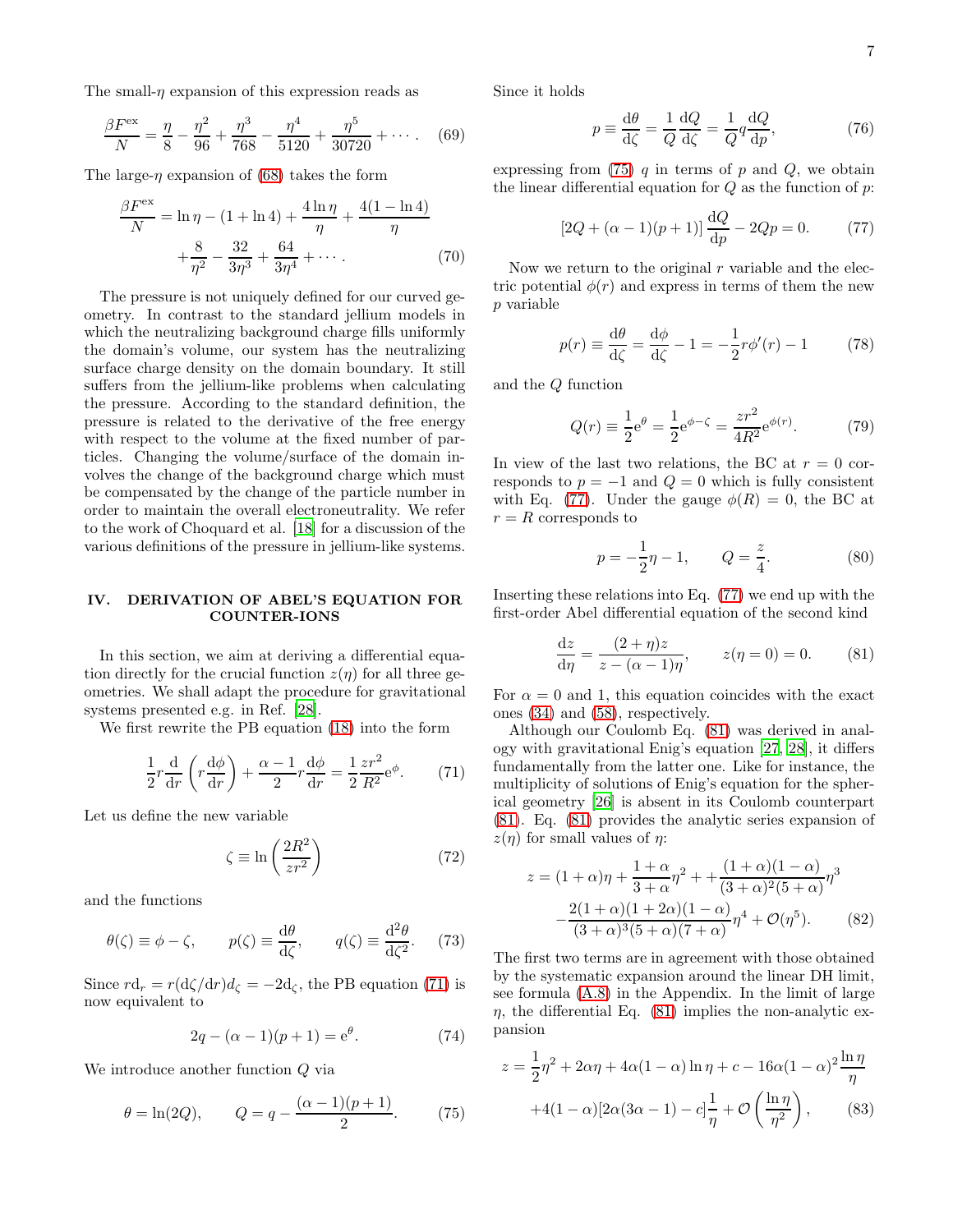where the integration constant  $c \equiv c(\alpha)$  depends on the geometry. The higher-order terms are of the form  $(\ln \eta)^j/\eta^k$  with positive integers  $j \leq k$ . In the leading order, we recover the quasi-planar term  $\eta^2/2$  independent of the geometry  $\alpha$ . As was shown in the previous two sections, c is equal to  $\pi^2/2$  for  $\alpha = 0$  and to 0 for  $\alpha = 1$ . This constant is unknown for the spherical  $\alpha = 2$  geometry and it has to be determined, at least approximately, in an alternative way.

# <span id="page-7-0"></span>V. CONTACT DENSITY AND THERMODYNAMICS FOR SPHERICAL GEOMETRY

The PB equation for the spherical geometry ( $\alpha = 2$ ) reads

<span id="page-7-4"></span>
$$
\frac{\mathrm{d}^2\phi(r)}{\mathrm{d}r^2} + \frac{2}{r}\frac{\mathrm{d}\phi(r)}{\mathrm{d}r} = \frac{z}{R^2}e^{\phi(r)}.\tag{84}
$$

It is complemented by the BCs  $\lim_{r\to 0} r^2 \phi'(r) = 0$  and  $R\phi'(R) = \eta$ . The corresponding differential equation for  $z(\eta)$  is

<span id="page-7-3"></span>
$$
\frac{dz}{d\eta} = \frac{(2+\eta)z}{z-\eta}, \qquad z(\eta = 0) = 0.
$$
 (85)

As emphasized above, this Abel equation does not belong to the integrable ones [\[33](#page-9-27)]. The corresponding small- $\eta$ series expansion is

$$
z = 3\eta + \frac{3}{5}\eta^2 - \frac{3}{175}\eta^3 + \frac{2}{525}\eta^4 - \frac{991}{1010625}\eta^5 + \frac{18166}{65690625}\eta^6 + \mathcal{O}(\eta^7).
$$
 (86)

It is straightforward to generate also the higher-order terms of this series expansion, making use of a symbolic computation software (to get the series up to the term  $\eta^{20}$ , it requires on the order of a second of CPU on a standard modern computer). The series representation works well up to  $\eta \simeq 2$ . On the other hand, the large- $\eta$ expansion is of the form

<span id="page-7-2"></span>
$$
z = \frac{1}{2} \eta^2 + 4 \eta - 8 \ln \eta + c - 32 \frac{\ln \eta}{\eta} + 4(c - 20) \frac{1}{\eta}
$$

$$
+ 96 \frac{\ln \eta}{\eta^2} + 4(8 - 3c) \frac{1}{\eta^2} + \cdots
$$
 (87)

By comparison with the large- $\eta$  expansion for parallel plates, Eq. [\(32\)](#page-3-6), we see that the curvature effect of the sphere surface is embodied in the linear and logarithmic terms. Although there exists an implicit solution of Abel's equations including the non-integrable ones [\[37,](#page-9-32) [38](#page-9-33)], we failed in deducing from it the integration constant c. Our numerical estimate is  $c \approx 19.747502$ , see Fig. [1.](#page-7-1) In the same spirit, is possible to check the consistency of this estimate and of expansion [\(87\)](#page-7-2) by plotting  $\eta[z-\eta^2/2-4\eta+8\ln\eta-c-32(\ln\eta)/\eta]$  as a function of  $(\ln \eta)/\eta$ . Extrapolating this quantity for  $(\ln \eta)/\eta \to 0$ 



<span id="page-7-1"></span>FIG. 1. Determination of the integration constant  $c \equiv c(\alpha =$ 2) for the spherical geometry. The differential equation [\(85\)](#page-7-3) is solved numerically. Use is then made of the large  $\eta$  expansion [\(87\)](#page-7-2). By plotting  $A = z - \eta^2/2 - 4\eta + 8 \ln \eta$  as a function of  $(\ln \eta)/\eta$ , we expect a linear behavior in the vicinity of the origin, the extrapolation of which at  $(\ln \eta)/\eta \to 0$  yields c. The main graph corresponds to the range  $3 < \eta < 510^6$  while the inset is a zoom in the upper-left corner, corresponding to the large  $\eta$  regime, where the expected linear behavior is met. The dashed line shows the best fit to the numerical data, with slope 32 as predicted by Eq. [\(87\)](#page-7-2). The extrapolation yields c, shown with an arrow, with the value  $c \approx 19.747502$ .

should give  $4(c-20) \simeq -1.01$ . We have verified that this indeed is the case.

To obtain the thermodynamics of the spherical system, we return to the original PB equation [\(84\)](#page-7-4). When multiplied by  $r$ , it can be rewritten as

$$
\frac{\mathrm{d}}{\mathrm{d}r}\left[r\phi'(r)\right] + \phi'(r) = \frac{zr}{R^2}e^{\phi(r)}.\tag{88}
$$

We first multiply this equation by  $r^2 \phi'(r)$  and then integrate over  $r$  from 0 to  $R$ , with the result

$$
\frac{1}{2} \int_0^R dr \, r \frac{d}{dr} \left[ r \phi'(r) \right]^2 + \int_0^R dr \left[ r \phi'(r) \right]^2
$$
\n
$$
= \frac{z}{R^2} \int_0^R dr \, r^3 \frac{d}{dr} e^{\phi(r)}.
$$
\n(89)

The integration by parts of the first integrals on the left and right sides leads to

<span id="page-7-5"></span>
$$
\frac{1}{2}R\eta^2 + \frac{1}{2}\int_0^R dr \left[r\phi'(r)\right]^2 = \frac{z}{R^2} \left[R^3 - 3\int_0^R dr \, r^2 e^{\phi(r)}\right].
$$
\n(90)

Rewriting equation [\(84\)](#page-7-4) as

$$
\frac{\mathrm{d}}{\mathrm{d}r} \left[ r^2 \phi'(r) \right] = \frac{z}{R^2} r^2 e^{\phi(r)} \tag{91}
$$

and integrating over  $r$  from 0 to  $R$ , we find that

$$
\frac{z}{R^2} \int_0^R dr \, r^2 e^{\phi(r)} = R\eta. \tag{92}
$$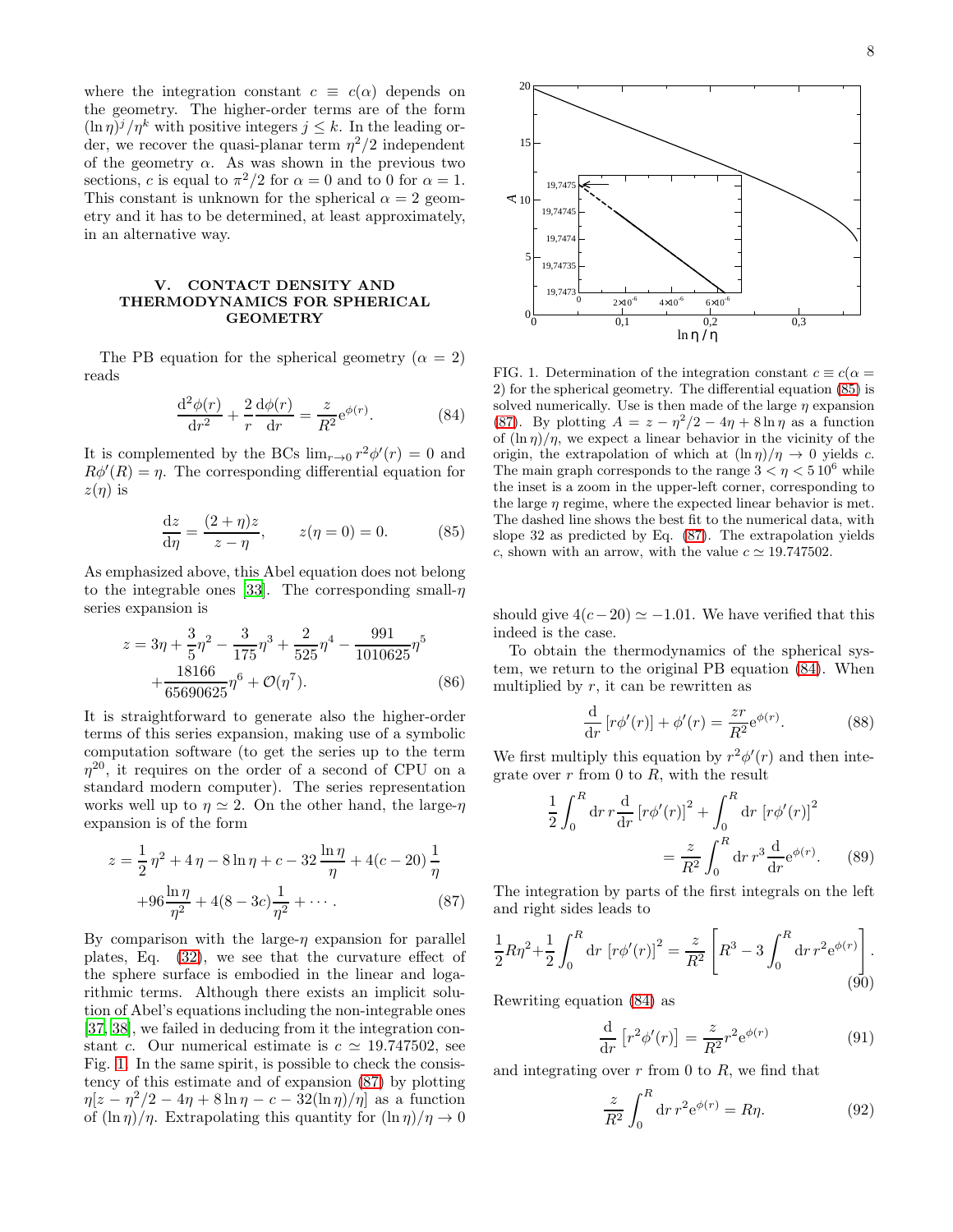Considering this equality in Eq. [\(90\)](#page-7-5), we get

$$
\frac{1}{2R} \int_0^R dr \, r^2 \left[ \phi'(r) \right]^2 = z - \frac{1}{2} \eta^2 - 3\eta. \tag{93}
$$

Thus the (dimensionless) internal energy is given by

$$
\beta U = \frac{1}{8\pi \ell_{\rm B}} \int_0^R dr \, 4\pi r^2 \left[ \phi'(r) \right]^2 = \frac{R}{\ell_{\rm B}} \left( z - \frac{1}{2} \eta^2 - 3\eta \right). \tag{94}
$$

Since there are  $N = 4\pi R^2 \sigma$  particles in the ball, we have the relation for the internal energy per particle

$$
\frac{\beta U}{N} = \frac{1}{\eta} \left( z - \frac{1}{2} \eta^2 - 3\eta \right). \tag{95}
$$

It is interesting that this exact result follows from simple manipulations with the PB equation, without solving explicitly the spherical system. Since the series representations of z in terms of  $\eta$  are at our disposal, this means the complete solution of thermodynamics for counter-ions inside a sphere.

The excess free energy per particle is obtained in the form

$$
\frac{\beta F^{\text{ex}}}{N} = -\frac{1}{\eta} \left( z - \frac{\eta^2}{2} - 3\eta \right) + \ln \left( \frac{z}{3\eta} \right). \tag{96}
$$

In the limit of small  $\eta$ , this formula implies the expansion

$$
\frac{\beta F^{\text{ex}}}{N} = \frac{\eta}{10} - \frac{3\eta^2}{350} + \frac{2\eta^3}{1575} - \frac{991\eta^4}{4042500} + \frac{18166\eta^5}{328453125} + \dotsb
$$
\n(97)

In the limit of large  $\eta$ , we find that

$$
\frac{\beta F^{\text{ex}}}{N} = \ln \eta - (1 + \ln 6) + 8 \frac{\ln \eta}{\eta} + \frac{8 - c}{\eta} + \dotsb \quad (98)
$$

### <span id="page-8-0"></span>VI. CONCLUSION

We have studied a system of identical counter-ions inside a homogeneously charged sphere surface, within the Poisson-Boltzmann mean-field theory. For our salt-free system, there exist a clear-cut criterion for the validity of Poisson-Boltzmann approach, as compared to an exact statistical mechanics solution, treating all charges as interacting through the bare Coulomb potential, in a medium of fixed dielectric permittivity (the so-called primitive model). In the spherical geometry, the Coulombic coupling is measured by the coupling parameter  $\Xi =$  $2\pi \ell_B^2 \sigma$ , and the PB treatment is appropriate for  $\Xi < 1$ . For larger coulings, non mean-field effects appear, such as overcharging of like-charge attraction [\[8,](#page-9-5) [40](#page-9-34)[–43\]](#page-9-35).

Using techniques applied to Liouville equation, we derived the PB-exact series expansions of the contact density and of the thermodynamics (the internal and free energies) in the regions of small and large surface charge densities/sphere radius. The derivation of the series expansions is straightforward and very high orders can be

readily obtained on the order of a second of CPU. As was indicated in the Appendix for the case of small surface charge densities, the systematic generation of the series by the standard expansion around the Debye-Hückel limit of weak charges is cumbersome, and one can reach with an increasing difficulty the first few terms only. In the limit of large surface charge densities, one integration constant is missing; it can be determined numerically with a high precision.

The cell model of colloidal suspensions requires to solve the PB equation for counter-ions between two concentric spheres with charged surfaces. This problem brings into the consideration two length scales, the radiuses of the inner and outer spheres, with the corresponding Neumann boundary conditions. It is not clear whether the techniques presented here can be generalized to such a geometry of confinement. If yes, previous simplified approximations for curved geometries, such as the application of the contact theorem valid for planar walls to the cell boundaries in [\[39](#page-9-36)], might be replaced by rigorous approaches.

Another possible extension of the formalism is provided by Coulomb systems in an arbitrary  $\nu$ -dimensional Euclidean space with the Coulomb potential  $1/r^{\nu-2}$ which are of mathematical interest [\[44,](#page-9-37) [45\]](#page-9-38).

### ACKNOWLEDGMENTS

L. S. is grateful to LPTMS for its hospitality. The support received from the Grant VEGA No. 2/0015/15 is acknowledged.

### Appendix: Small- $\eta$  expansion of  $z(\eta)$

For all three geometries  $\alpha = 0, 1, 2$ , we consider the PB equation

$$
\frac{\mathrm{d}^2 \phi(r)}{\mathrm{d}r^2} + \frac{\alpha}{r} \frac{\mathrm{d}\phi(r)}{\mathrm{d}r} = \frac{z}{R^2} e^{\phi(r)} \tag{A.1}
$$

with the BCs  $\lim_{r\to 0} r^{\alpha} \phi'(r) = 0$  and  $R\phi'(R) = \eta$ . The gauge is fixed to  $\phi(R) = 0$ . We assume that the electric potential  $\phi(r)$  is small.

In the leading DH order, we substitute the exponential  $\exp[\phi(r)]$  by unity:

$$
\frac{\mathrm{d}^2 \phi(r)}{\mathrm{d}r^2} + \frac{\alpha}{r} \frac{\mathrm{d}\phi(r)}{\mathrm{d}r} = \frac{z}{R^2}.\tag{A.2}
$$

The general solution of this differential equation reads

$$
\phi(r) = \frac{z}{2R^2(1+\alpha)}\frac{r^2}{R^2} + c_1\frac{r^{1-\alpha}}{1-\alpha} + c_2.
$$
 (A.3)

The BC  $\lim_{r\to 0} r^{\alpha} \phi'(r) = 0$  implies  $c_1 = 0$ . The gauge  $\phi(R) = 0$  sets  $c_2 = -z/[2R^2(1+\alpha)]$ . The BC  $R\phi'(R) = \eta$ leads to

$$
z = (1 + \alpha)\eta. \tag{A.4}
$$